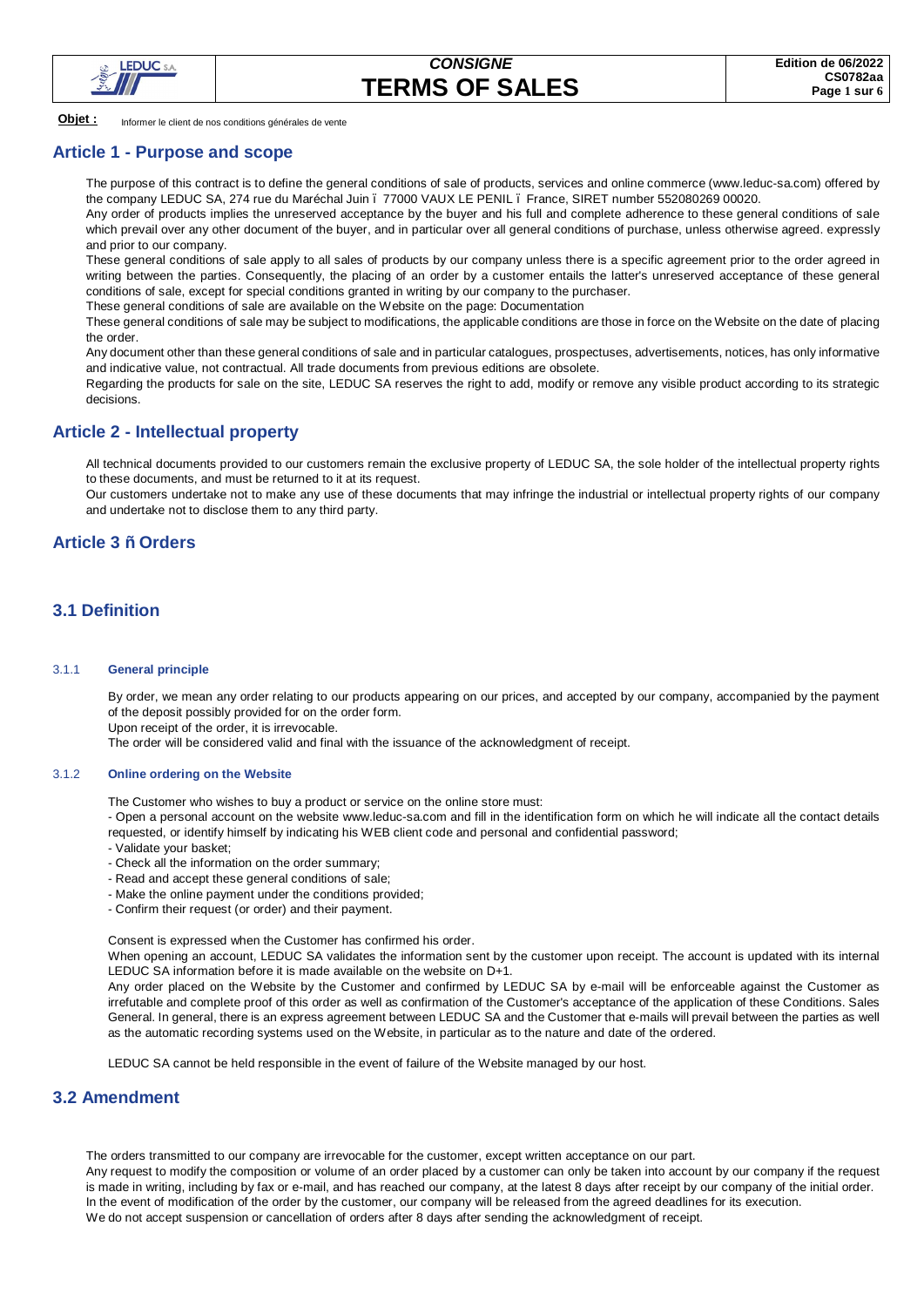

**Objet :** Informer le client de nos conditions générales de vente

### **3.3 Liability for online orders on the Website**

The Customer is solely responsible for the choice of the products or services he orders, having received the necessary and sufficient information on these conditions of use, their qualities and characteristics.

It is up to the Customer to ensure that he has the technical tools (operating system, software, etc.) to access the product or service. In this case, the browser used by the Customer must support JavaScript and must have a Flash plugin installed.

LEDUC SA undertakes to provide an assistance service to the Customer within the limits of an obligation of means.

LEDUC SA cannot be held liable for damage resulting from the use of the Internet network, such as in particular the loss of data, intrusion, virus, service interruption, etc.

LEDUC SA cannot be held liable for any direct or indirect, pecuniary or other damages resulting from the use or inability to use the product or service by the Customer and in particular LEDUC SA cannot in no case be held responsible for loss of profit, foreseeable or unforeseeable, damage to the brand image, claimed by the Customer.

In any case, in the event that LEDUC SA is held liable, it is expressly agreed that the total compensation and/or any sum charged to it may not exceed the amount of the price actually paid by the Customer.

# **Article 4 – Deliveries**

### **4.1 Deadline**

Delivery times are given for information and guidance only; these depend in particular on the availability of the carriers and the order of arrival of the orders.

Our company strives to respect the delivery times it indicates when accepting the order, according to the logistics reference time in the profession, and to execute the orders, except force majeure, or in the event of circumstances beyond under its control, such as strikes, frost, fire, storm, flood, epidemic, supply difficulties, without this list being exhaustive.

Any delay in relation to the indicative delivery times initially planned cannot justify termination of the order placed by the customer and recorded by our company.

## **4.2 Risks**

The transfer of risks on the products sold by our company takes place when the products are handed over to the carrier or when they leave our warehouses.

## **4.3 Transportation**

It is up to the customer, in the event of damage to the goods delivered or missing items, to make all the necessary reservations with the carrier. Any product that has not been the subject of reservations by registered letter with AR within 3 days of receipt from the carrier, in accordance with Article L. 133-3 of the Commercial Code, and a copy of which will be sent simultaneously to our company, will be considered accepted by the customer.

### **4.4 Reception**

Without prejudice to the provisions to be made by the customer vis-à-vis the carrier as described in article 4.3, in the event of apparent defects or missing items, any complaint, whatever its nature, relating to the products delivered , will only be accepted by our company if it is made in writing, by registered letter with AR, within the 3-day period provided for in article 4.3.

It is up to the buyer to provide all the justifications as to the reality of the defects or missing items noted.

No return of goods may be made by the customer without the prior express written consent of our company, obtained in particular by fax or e-mail. The return costs will only be borne by our company in the event that an apparent defect, or missing items, is actually noted by the latter or its agent.

Only the carrier chosen by our company is authorized to return the products concerned.

When, after checking, an apparent defect or a missing item is actually noted by our company or its agent, the customer may only ask our company to replace the non-compliant items and/or the addition to be made to fill the missing items at the latter's expense. here, without the latter being able to claim any compensation or cancellation of the order.

The receipt without reservation of the products ordered by the customer covers any visible and/or missing defect.

Any reservation must be confirmed under the conditions set out in article 4.4.1.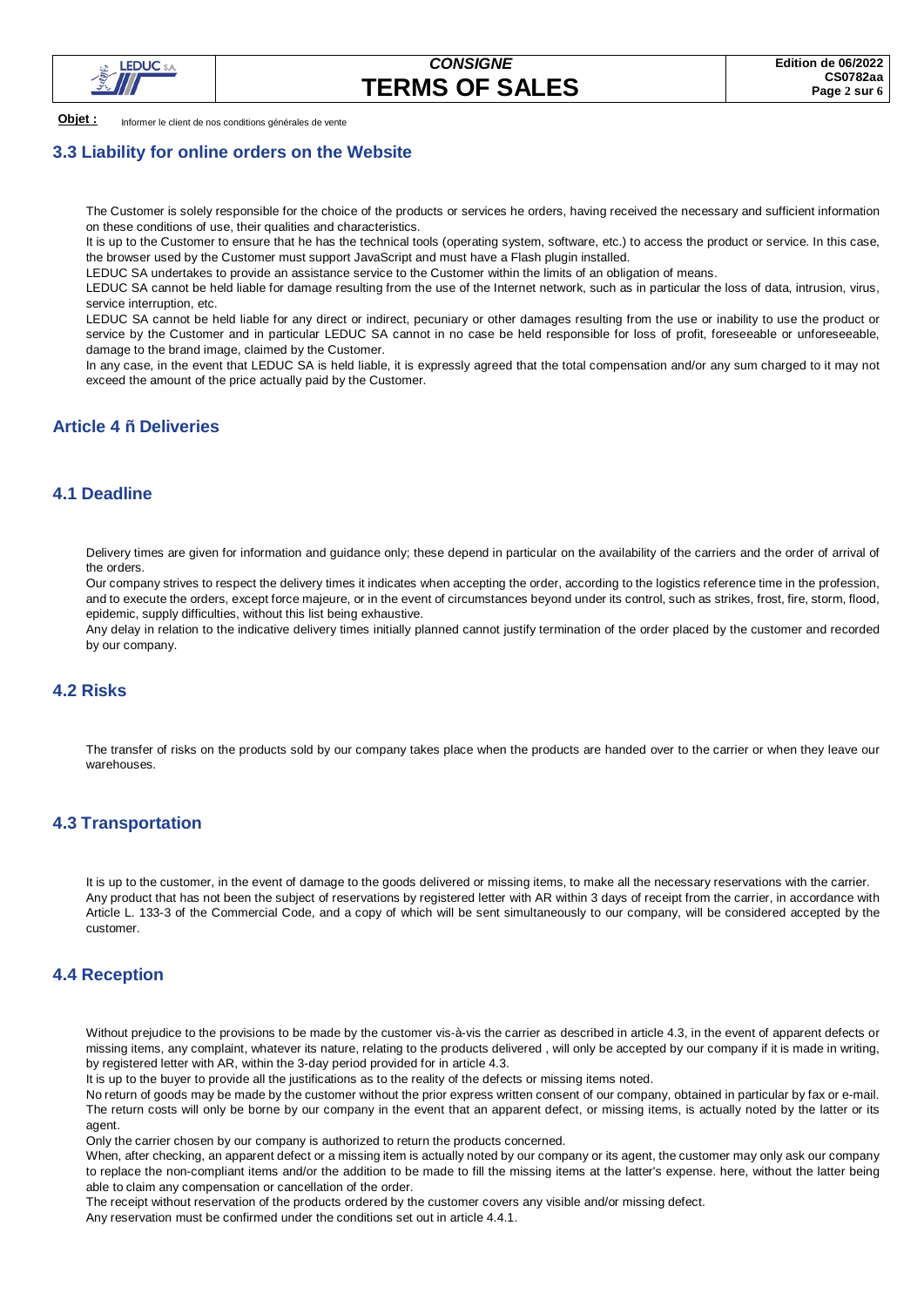

#### **Objet :** Informer le client de nos conditions générales de vente

The complaint made by the purchaser under the conditions and according to the methods described by this article does not suspend the payment by the customer of the goods concerned.

The responsibility of our company can in no case be called into question for facts during transport, destruction, damage, loss or theft, even if it has chosen the carrier.

### **4.5 Suspension of deliveries**

In the event of non-payment in full of an invoice that has expired, after formal notice that has had no effect within 48 hours, our company reserves the right to suspend any delivery in progress and/or to come.

### **4.6 Cash payment**

All the orders that we accept to execute are, taking into account the fact that the customer presents sufficient financial guarantees, and that he will effectively pay the sums due at their due date, in accordance with the legislation. Also, if our company has serious or specific reasons to fear payment difficulties on the part of the customer on the date of the order, or after it, or if the customer does not present the same guarantees as at the date of acceptance of the order, our company may make the acceptance of the order or the continuation of its execution subject to cash payment or the provision, by the customer, of guarantees in favor of our company.

Our company will also have the option, before the acceptance of any order, as in progress, to require the customer to communicate its accounting documents, and in particular the income statements, even provisional, allowing it to assess its solvency. .

In the event of refusal by the customer of cash payment, without any sufficient guarantee being offered by the latter, our company may refuse to honor the order(s) placed and to deliver the goods concerned, without the customer being able to argue an unjustified refusal to sell, or claim any compensation.

### **4.7 Order refusal**

In the event that a customer places an order with our company, without having paid for the previous order(s), our company may refuse to honor the order and deliver the goods concerned, without the customer may claim any compensation, for any reason whatsoever.

## **Article 5 – Tariff – Price**

## **5.1 Tariff**

The price in force may be revised at any time, after prior notification to our customers. Any rate change will automatically apply on the date indicated on the new rate. Some products may have temporary additional discounts. At certain times of the year, LEDUC SA may issue temporary PROMO codes to its customers.

## **5.2 Price**

Our prices are set by the price list in force on the day the order is placed. They are always exclusive of tax, unpackaged products, taken from our stores.

Our prices are subject to revision according to changes in raw material prices.

Our prices are established "Ex works", unless expressly agreed in advance with the customer.

The fact that the shipment is carried out "Ex works" or that the seller or a commission agent has carried out, on behalf of the customer, the shipment of the order does not in any way modify the above rules and the effects attached to the date the provision of the goods in our stores. They are calculated net, without discount, and payable in cash or on the date mentioned on the invoice.

For prices specified by quantity, any order for a lesser quantity results in a modification of the price indicated.

Unless otherwise agreed, delays in delivery do not lead to cancellation or modification of the contract. They cannot give rise to damages. The penalty clauses appearing on the commercial papers of our customers are unenforceable against us.

The execution times appearing in an order are accepted by our company and only bind it under the following conditions: compliance by the customer with the conditions of payment and payment of installments, timely supply of technical specifications, absence of delay in studies or preparatory work, absence of force majeure, social, political, economic or technical events hindering the operation of our factories or their supply of components, energy or raw materials.

Unless otherwise agreed, the packaging is determined and prepared by our company. They are invoiced in addition to the prices indicated and are not taken back.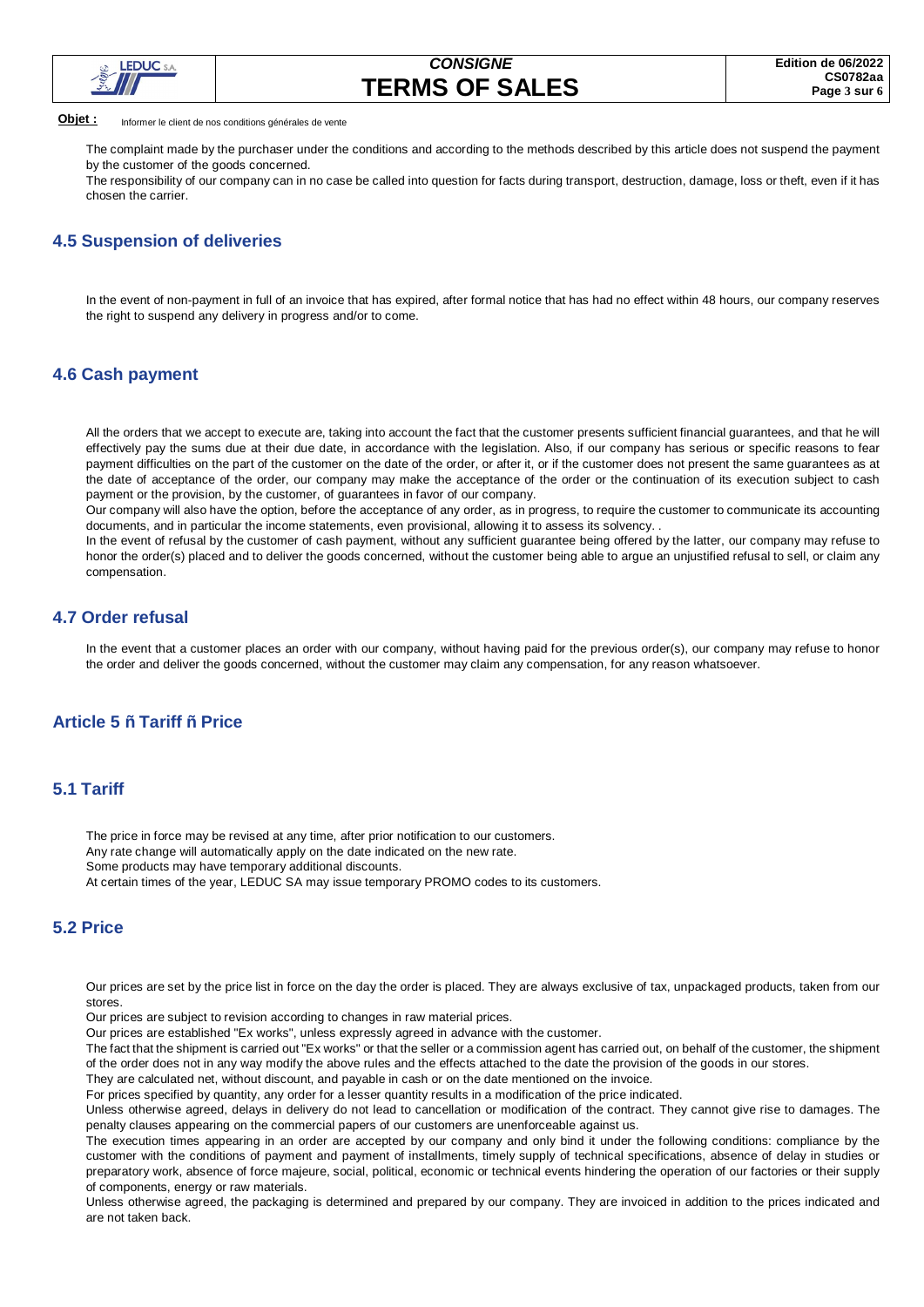

**Objet :** Informer le client de nos conditions générales de vente

## **Article 6 - Terms of payment**

## **6.1 Payment**

### **6.1.1 Standard payment**

Our invoices are payable on the due date shown therein.

The prices indicated are expressed in euros, all taxes included (TTC).

Our invoices are kept on a reliable and durable medium and can be communicated in pdf format.

Only the actual collection of drafts or LCR will be considered as full payment within the meaning of these general conditions of sale. A deposit or a partial payment would in no case give right of ownership, even proportional on your goods made available (Law n ° 80-335 of 12/05/1980).

In the event of advance or cash payment, no discount will be granted.

### **6.1.2** Methods of payment on the Website by bank card

The price is payable when ordering. Payment for orders is made by credit card.

They will be carried out by means of the secure system of CREDIT AGRICOLE which uses the SSL protocol (Secure Socket Layer) so that the information transmitted is encrypted by software and that no third party can read it during transport on the network.

## **6.2 Non-payment**

#### **6.2.1 Standard payment incidents**

Any amount including tax not paid on the due date will give rise to the payment by the customer of penalties set at three times the legal interest rate (floor rate). These penalties are payable automatically and will automatically be debited from the customer's account (LME no. 2008-776 of 04/08/2008).

In accordance with Articles L 441-6 and D 441-5 of the Commercial Code, any late payment automatically entails, in addition to late payment penalties, an obligation for the debtor to pay a lump sum indemnity of "40 for recovery costs.

Additional compensation may be claimed, on supporting documents, when the recovery costs incurred exceed the amount of the lump sum compensation.

In addition, our company reserves the right to seize the competent court (Commercial Court of Melun) so that it puts an end to this nonperformance, under daily penalty for each day of delay.

#### **6.2.2 Payment incident on the Website by bank card**

In the event of rejection of payment by banking establishments, LEDUC SA informs the Customer by e-mail and offers another means of payment (by bank transfer).

Payment is then made within a maximum of 7 working days from the date of sending the e-mail.

# **Article 7 - Retention of title**

The transfer of ownership of our products is suspended until full payment of the price thereof by the customer, in principal and accessories, even in the event of the granting of payment terms. Any clause to the contrary, in particular inserted in the general conditions of purchase, is deemed unwritten, in accordance with Article L. 624-16 of the Commercial Code.

By express agreement, our company may exercise the rights it holds under this retention of title clause, for any of its claims, on all of its products in the possession of the customer, the latter being conventionally presumed to be unpaid, and our company may take them back or claim them as compensation for all its unpaid invoices, without prejudice to its right to rescind sales in progress.

The buyer is authorized, within the framework of the normal operation of his establishment, to resell the goods delivered. But he can neither pledge them nor transfer ownership as collateral.

In the event of resale, the buyer undertakes to immediately pay our company the part of the price remaining due.

Our company may also require, in the event of non-payment of an invoice when due, the cancellation of the sale after sending a simple formal notice. Similarly, our company may unilaterally, after sending a formal notice, draw up or cause to be drawn up an inventory of its products in the possession of the customer, who undertakes, as of now, to allow free access to its warehouses, stores or others for this purpose, ensuring that the identification of the company's products is always possible.

In the event of opening of a procedure of receivership or liquidation of the goods, the orders in progress will be automatically canceled, and our company reserves the right to claim the goods in stock.

This clause does not prevent the risks of the goods from being transferred to the buyer upon delivery to the latter.

From the time of delivery, the buyer is appointed depositary and custodian of the said goods.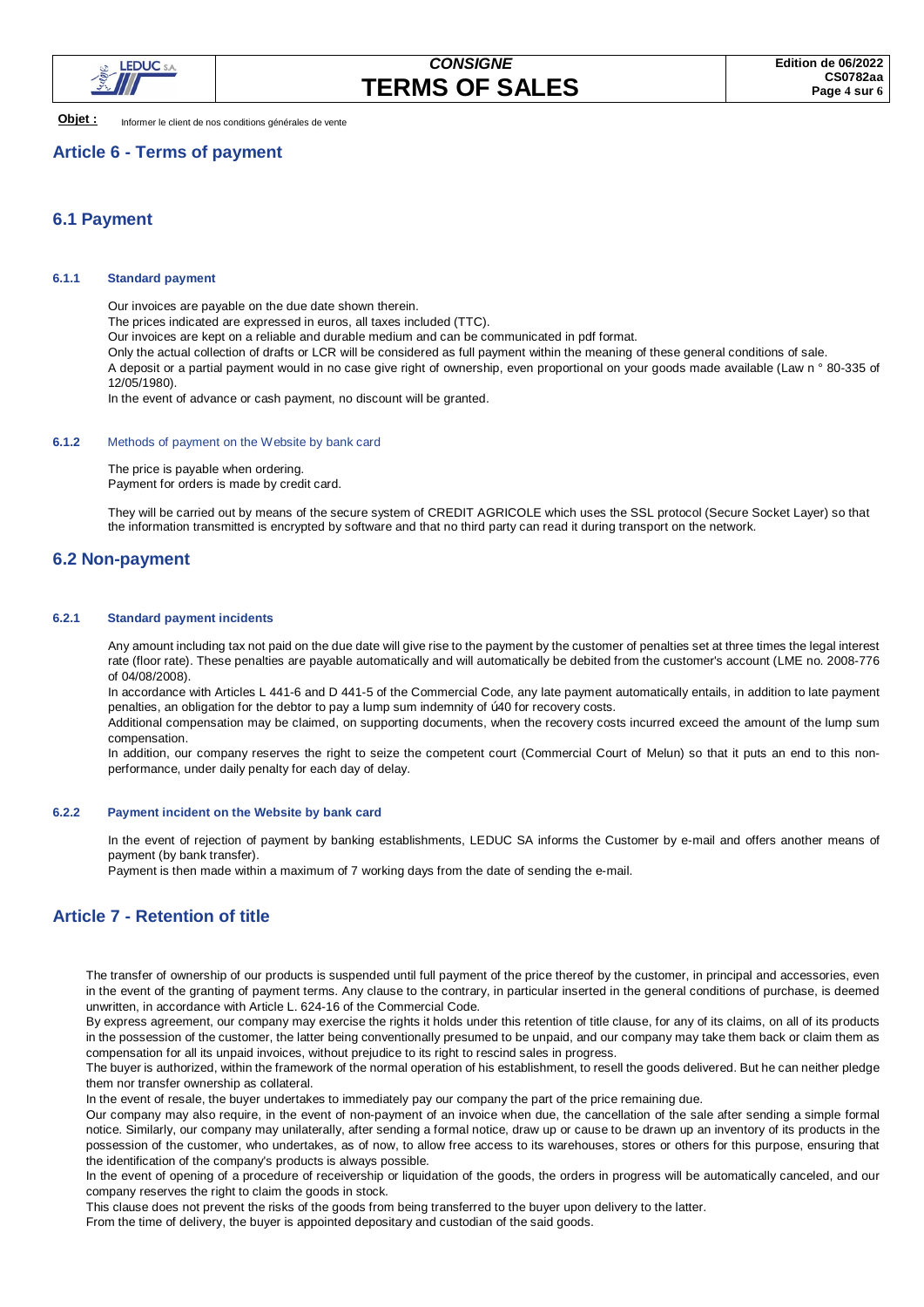

**Objet :** Informer le client de nos conditions générales de vente

In the case of non-payment and unless we prefer to request the full and entire execution of the sale, we reserve the right to terminate the sale after formal notice and to claim the delivered goods, the return costs remaining at the expense of the buyer and the payments made to us being acquired by way of a penalty clause.

## **Article 8 - Guarantee against apparent and hidden defects**

The products must be checked by the customer upon delivery, and any complaint, reservation or dispute relating to missing parts and visible defects must be made under the conditions set out in article 4. In the event of visible defects, the defective parts are replaced. by us, subject to verification of the alleged defects.

The customer must provide any justification as to the reality of the defects observed, our company reserving the right to proceed, directly or indirectly, to any observation and verification on site.

The denunciation of existing defects at the time of delivery, and revealed after receipt of the products, must be made by the customer in writing within 3 days of the date on which he discovered the lack of conformity. No denunciation will be taken into account if it occurs more than 3 clear days from the delivery of the products.

No action for non-compliance may be initiated by the customer more than 8 days after delivery of the products.

It is expressly agreed by the customer's acceptance of these general conditions of sale that after the expiry of this period, the customer may not invoke the non-conformity of the products, nor oppose it in counterclaim to defend himself. on the occasion of a debt collection action initiated by our company. In the absence of compliance with these conditions, the liability of our company vis-à-vis the customer, due to a hidden defect, cannot be called into question.

Defects and deterioration of the products delivered following abnormal storage and/or conservation conditions at the customer's premises, in particular in the event of an accident of any nature whatsoever, shall not give rise to the right to the guarantee due by our company.

Under the warranty against hidden defects, our company will only be liable for the replacement, free of charge, of defective goods, without the customer being able to claim damages, for any reason whatsoever.

Our company guarantees its products against hidden defects, in accordance with the law, customs, case law, and under the following conditions. Our guarantee only applies to products which have regularly become the property of the purchaser. It only applies to products entirely manufactured by our company. It is excluded when our products have been used under unforeseen conditions of use or performance.

Our warranty only covers hidden defects. The hidden defect means a defect in the production of the product rendering it unsuitable for its use and not likely to be detected by the buyer before its use. A design defect is not a hidden defect and our customers are deemed to have received all the technical information relating to our products.

We do not cover damage and wear and tear resulting from special adaptation or assembly, abnormal or not, of our products unless this has been carried out under our supervision.

Our warranty is limited to the replacement or repair of defective parts.

Our warranty is limited to the first six months of use. Our parts are deemed to be used by our customers at the latest within 3 months of being made available. In any case, our customers must justify the date of the start of use. Our guarantee ceases in full at the end of this period.

Our guarantee ceases automatically when our customer has not informed us of the alleged defect within 20 clear days of its discovery. It is his responsibility to prove the day of this discovery.

## **Article 9 - Force majeure**

Events beyond the control of the parties, which they could not reasonably be required to foresee, and which they could not reasonably avoid or overcome, insofar as their occurrence completely renders impossible to fulfill the obligations.

The following are in particular assimilated to cases of force majeure or fortuitous events releasing our company from its obligation to deliver within the time initially planned: strikes by all or part of the staff of our company or its usual carriers, fire, flooding, war, production stoppages due to accidental breakdowns, the impossibility of being supplied with raw materials, epidemics, thaw barriers, roadblocks, strikes or energy supply disruptions, or disruption of supply for a cause not attributable to our company, as well as any other cause of disruption of supply attributable to our suppliers.

In such circumstances, our company will notify the customer in writing, in particular by fax or e-mail, within 24 hours of the date of occurrence of the events, the contract binding our company and the customer then being automatically suspended without compensation, from the date of occurrence of the event.

If the event were to last more than 30 days from the date of its occurrence, the sales contract concluded by our company and its customer may be terminated by the most diligent party, without any of the parties can claim damages.

This termination will take effect on the date of first presentation of the registered letter with acknowledgment of receipt denouncing the said sales contract.

## **Article 10 - Protection of personal data**

When registering for the first time on the site, the Customer completes an electronic information sheet containing mandatory fields (in particular: surname, first name, company name, geographical and electronic addresses, etc.) as well as optional fields.

The Customer certifies that the information communicated to LEDUC SA is accurate on the day the order is placed and that he is authorized to place orders.

In particular, the Customer ensures the proper functioning of said e-mail address. Indeed, LEDUC SA cannot be held responsible for

malfunctions of the e-mail address registered by the Customer (examples: Customer input error, e-mail treated as spam, etc.).

LEDUC SA takes care to protect all the data entrusted by the Customer for the processing of the order. These data are intended solely for LEDUC SA for the purposes of managing the order and processing internal statistics and are under no circumstances sold, given, transferred or exchanged.